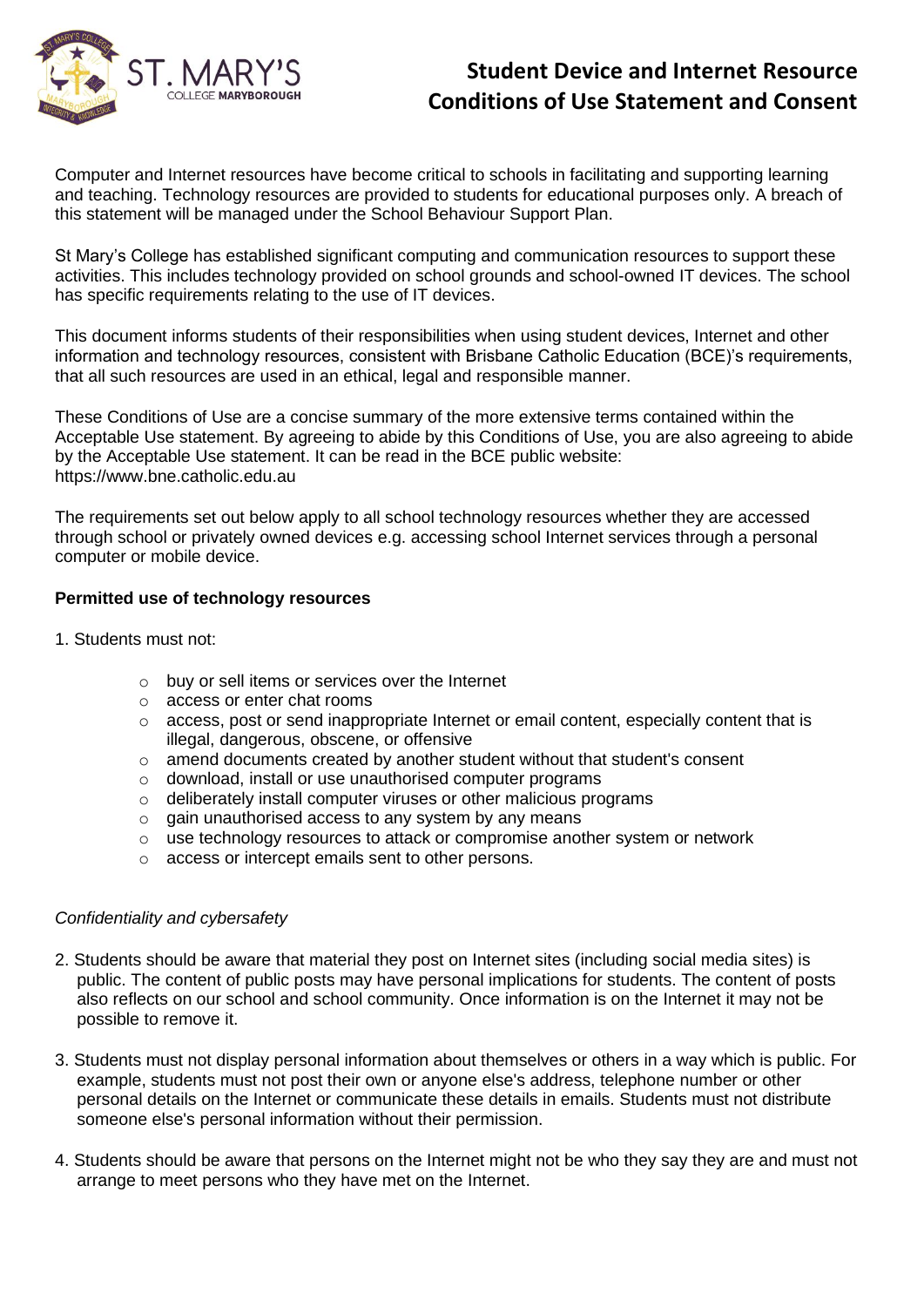

- 5. Students should be aware that BCEO monitors use of devices.
- 6. Students should be aware that cloud-based tools and services may be used for data storage and learning opportunities. These services may store data on servers located outside Australia.

### *Cyberbullying and defamation*

7. Students must not use email or the Internet to bully and/or harass others.

### *Security*

- 8. Students must select a secure password and keep their username and password information private. The password must be changed regularly and should be difficult for other people to guess. Students must lock their device when not in use and log off at the end of sessions.
- 9. Students must not use another person's name and password to access resources.
- 10. Students must report a suspected breach of security to a teacher immediately.

### *Copyright*

- 11. Students must note that material on the Internet is protected by copyright and must check the terms and conditions on websites before copying and/or downloading material.
- 12. Students must not use the school technology resources to copy, download, store or transmit any such material that may include music files, movies, videos or any other form of media.

### **Consequences following a breach of this statement**

- 1. Loss or restriction of access to technology resources or formal disciplinary action for breach of school requirements.
- 2. Students and parents/legal guardians may be financially liable for damage caused to resources.
- 3. Cases of serious, deliberate, and/or criminal breach will be referred to the police and may result in civil or criminal proceedings.

### **Costs Associated with Loss, Theft and Repairs**

The manufacturer provides cover for Accidental Damage via an insurance policy. This policy provides cover for damage to the device caused by accidental means. An insurance excess of \$50 must be paid by the student/family for the repair to be carried out. Only one claim per 12 months may be permitted. The Accidental Damage Insurance excludes cover for some types of damage, e.g. malicious damage or deliberate damage by any person, damage caused by an animal, or damage caused when the device is on a watercraft of any type. In the instance that the Insurer denies cover, the cost of repairs of damage or replacement could be up to \$1,200. This cost would be payable by the student/family.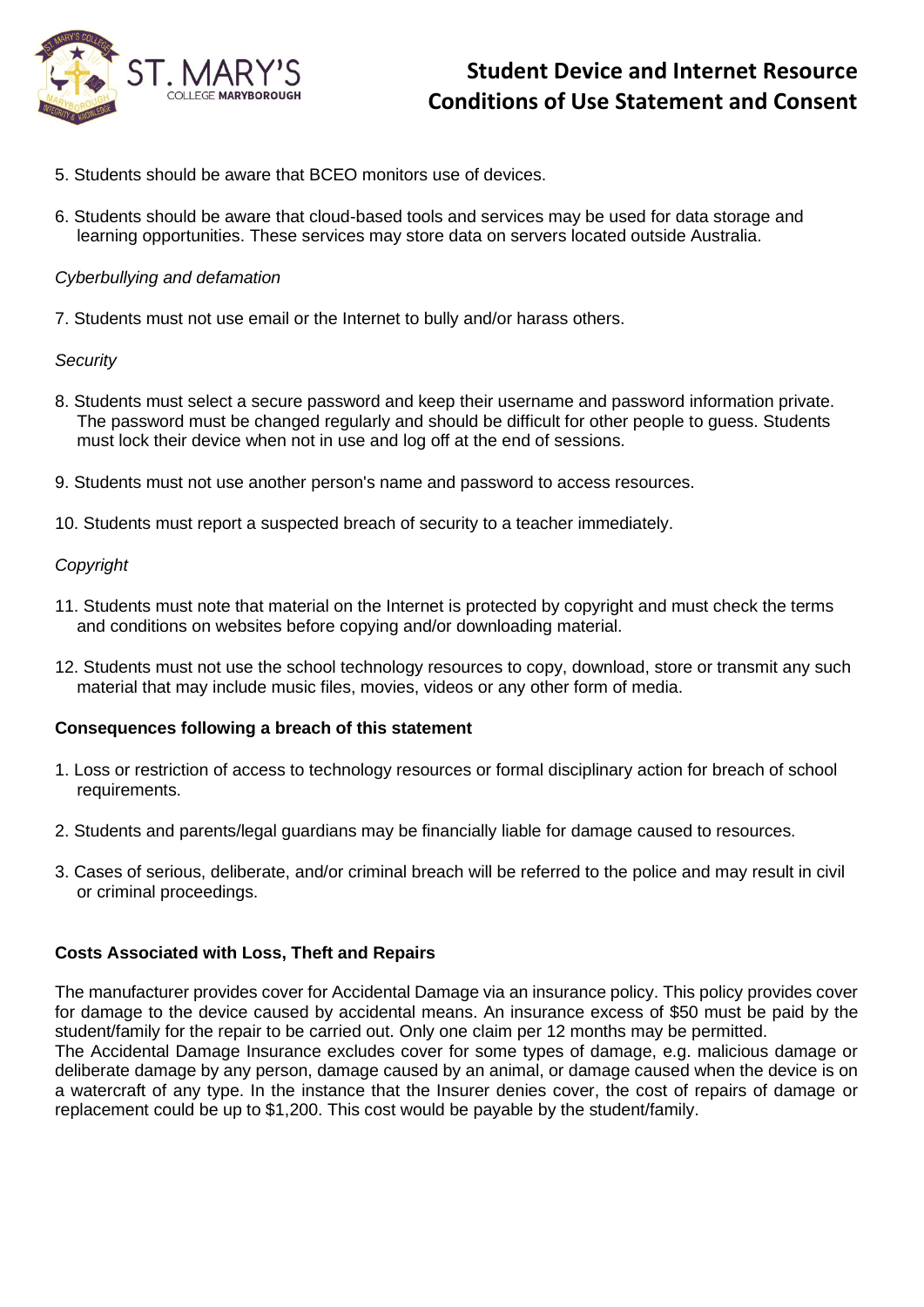

#### **Ownership of Devices**

All students receive a new business grade laptop in Year 7 and Year 10. These laptops remain the property of St Mary's College at all times and must be returned if enrolment is cancelled and at the end of Year 9 and Year 12.

**Responsibility for Implementation:** Staff, parents and guardians Policy Status: **We are all that Container Contains Contains Contains Contains Contains Contains Contains Contains Contains Contains Contains Contains Contains Contains Contains Contains Contains Contains Contains Contains Endorsement Body:** Senior Leadership Team<br> **Policy Author:** Susiness Manager **Date of Review:** 2020<br> **Date of Scheduled Review:** 2023 **Date of Scheduled Review:** 

**Key stakeholders:** Staff, students, parents and guardians **Policy Author:** Business Manager

The content of this policy can be changed at the College's discretion at any time without notification.